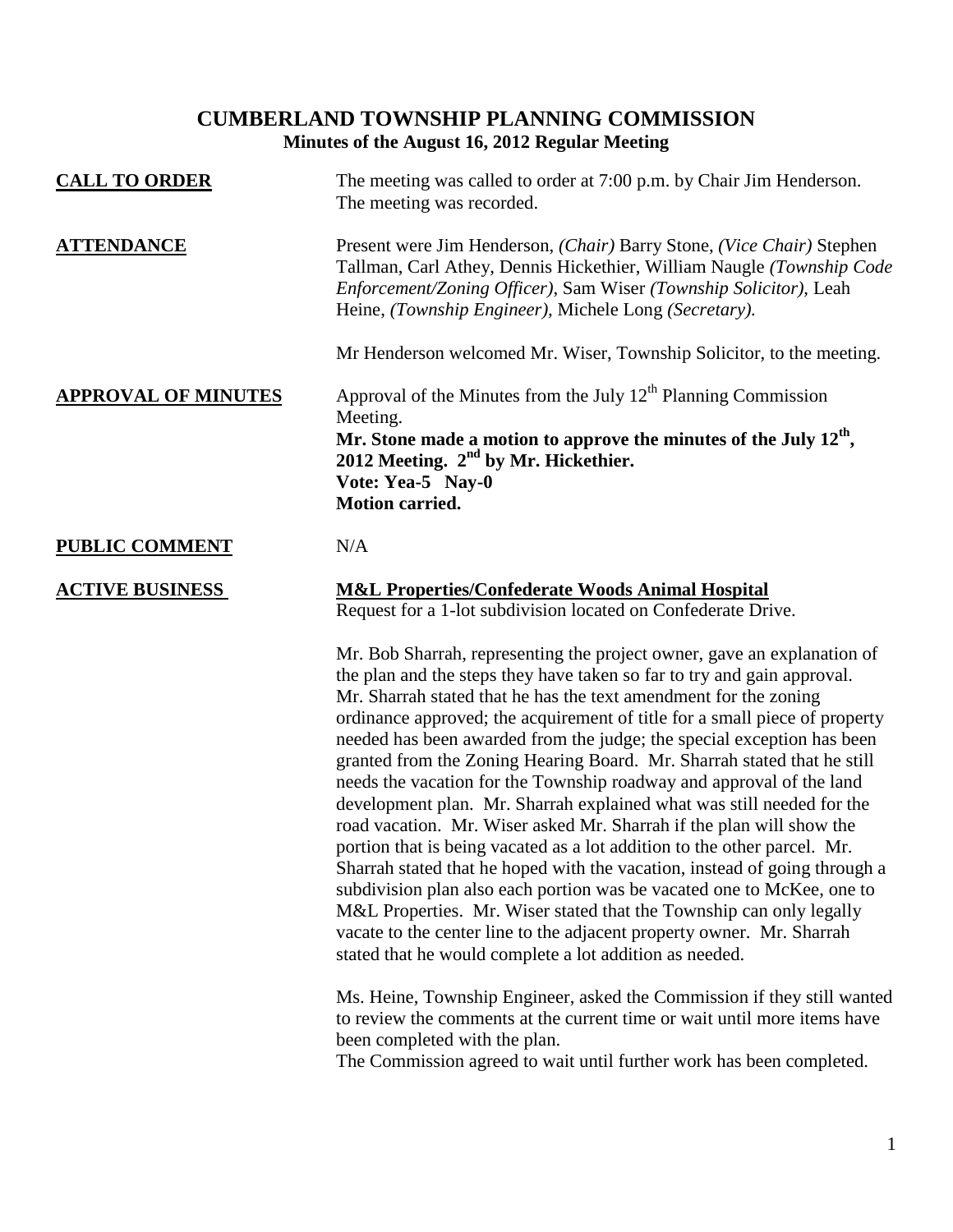### **Mr. Athey made a motion to table the project to resolve current issues. 2nd by Mr. Tallman. Vote: Yea-5 Nay-0 Motion Carried**

## **ACTIVE BUSINESS HACC Parking Lot Expansion**

Harrisburg Area Community College is seeking a recommendation for the expansion of a parking lot that is within floodplain areas.

Mr. Jim Snyder with Snyder, Secary & Associates, the engineer for the project, stated he has addressed the engineer's comments and submitted revised plans. Mr. Snyder stated he was in agreement with the current KPI Engineering comments that were submitted August 15th.

Ms. Heine, Township Engineer, reviewed the comments for the plan.

The Commission discussed the plan with Ms. Heine and Mr. Snyder.

**Mr. Tallman made a motion to accept the following waivers to the SALDO:**

**1. The requirement to submit a preliminary plan.**

**2. The requirement to complete a total tract boundary survey.**

**3. The requirement to show contour lines for the entire property. 2 nd by Mr. Athey.**

**Vote: Yea-5 Nay-0**

**Motion Carried**

**Mr. Athey made a motion to accept the B1 Buffer as an alternative to the D2 Buffer. 2nd by Mr. Tallman. Vote: Yea-5 Nay-0 Motion Carried**

**Mr. Stone made a motion to recommend approval of the plan based upon approval of the Township Engineer comments. 2 nd by Mr. Hickethier. Vote: Yea-5 Nay-0 Motion Carried**

#### **NEW BUSINESS Wagner Ag Security Area Application**

Shirley Wagner's proposal to be added to the agricultural security area. Property located at 1714 Mummasburg Road.

Mr. Thomas, Township Manager, read the synopsis/fact sheet that was presented to the Commissioners regarding ag security areas (ASA's) and applications.

Mr. Mark Clowney, Ag Specialist from Adams County, gave his background with ASA's and stated that he was present for any questions that needed to be answered.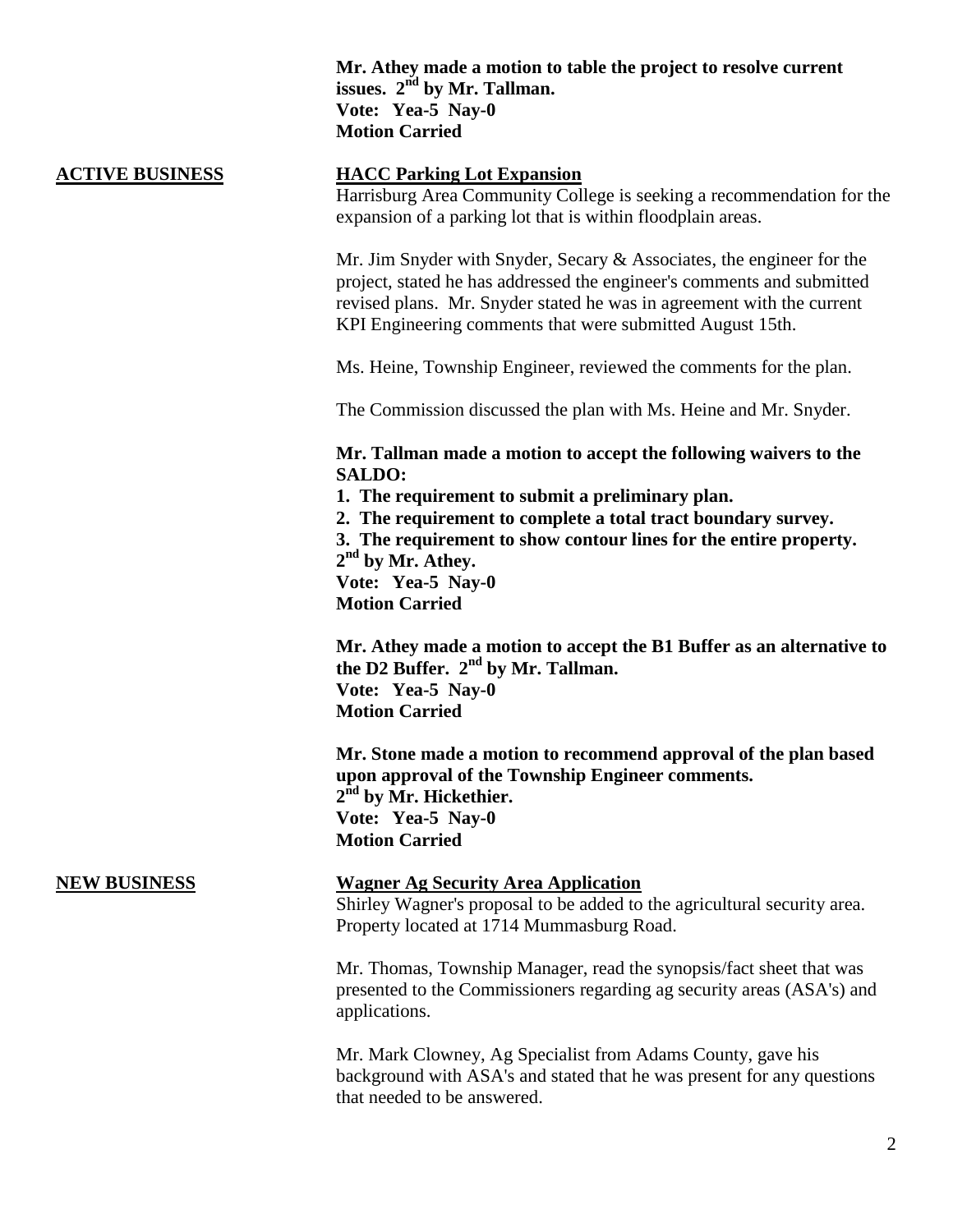Mr. Henderson stated that the Commission had received numerous letters from citizens in regards to this application.

Mr. Wiser, Township Solicitor, stated that he wanted to address two items regarding the letters submitted. Mr. Wiser informed the Commission that some letters stated that the Township postpone taking any action but if the Township does not take action within the required timelines that Ben reviewed the application will be deemed approved. Mr. Wiser also explained that the letters he reviewed spoke of a specific agricultural use and how that would impact the local community but the ag security law as it is applied does not allow the Planning Commission or the Board of Supervisors to consider a specific use, it has to consider agricultural uses in general. Mr. Wiser asked the Commission to keep this in mind for tonight's proposal.

The Commission reviewed the application amongst themselves.

Mr. Hickethier asked Mr. Wiser to review his memo of the five criteria that he submitted to the Commission.

Mr. Wiser reviewed each of the five items that are required to evaluate an ASA application to determine if this application meets the requirements for approval.

Mrs. Jean Stone, 1745 Mummasburg Road, wanted to know what the Township gives up by putting a property in the ASA. Mr. Wiser stated that all land development and zoning requirements still apply to the property. The ASA helps the applicant with agricultural activity; the Township cannot prohibit normal agricultural activity for properties that are located within the ASA for example, noise and smells from normal agricultural activity.

Mrs. Stone questioned, if Mr. Keller's property was put in the ASA would that override the conditions that were put on the conditional use for the poultry barns. Mr. Wiser stated that it would not negate the conditions that were placed by the Board of Supervisors for the conditional use application.

Mrs. Stone also questioned nuisances and as she understands new agricultural operations for nuisances there is a one year period where neighbors can complain about new operations. Mrs. Stone wanted to know if this property was placed in the ASA would that override that one year period for neighbors' complaints and if it would she would not like the application to be approved until that period is over. Mr. Wiser stated that this was within the Right to Farm Law which is separate from ASA and this would not take away the neighbors rights to voice their opinions within that first year.